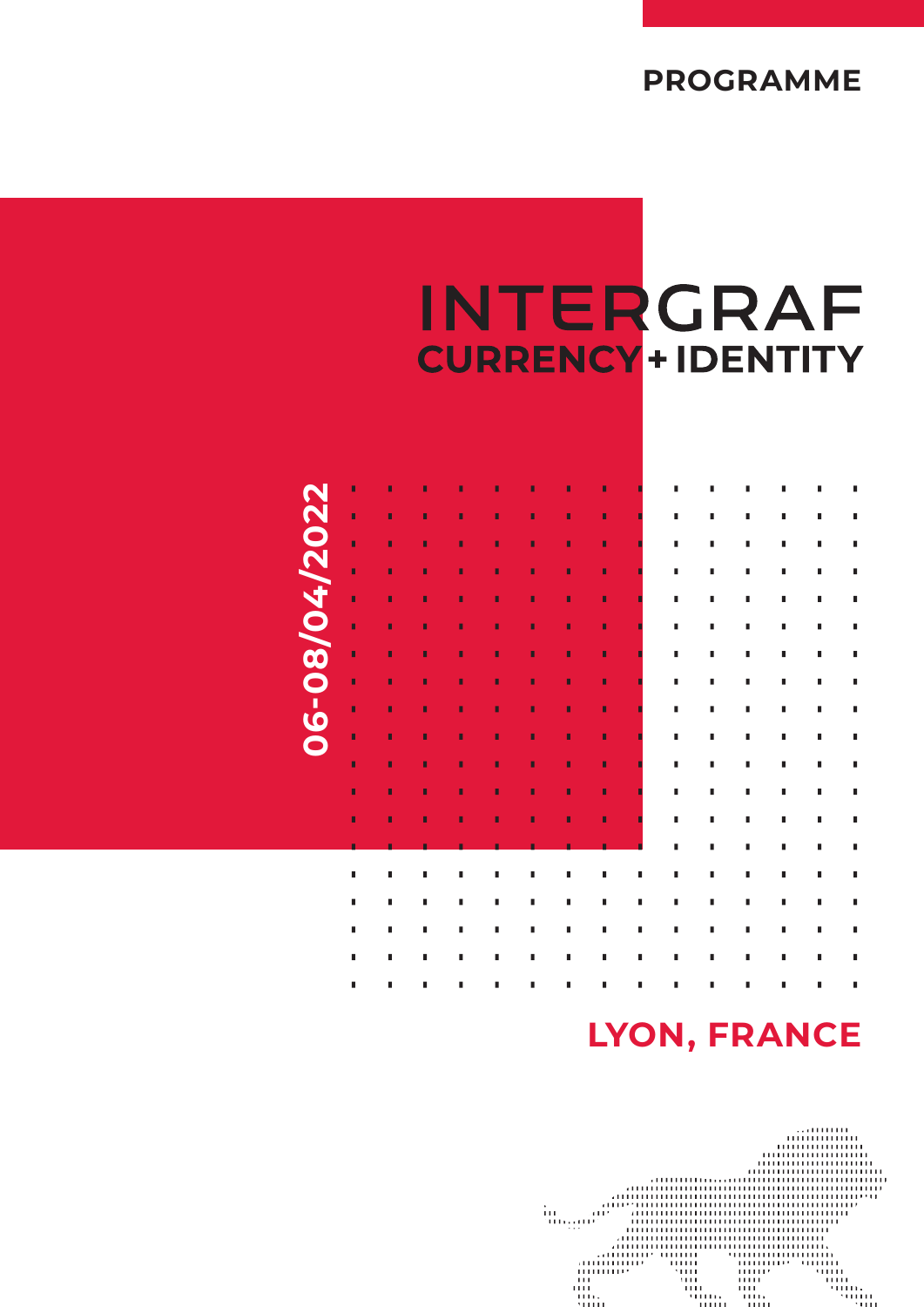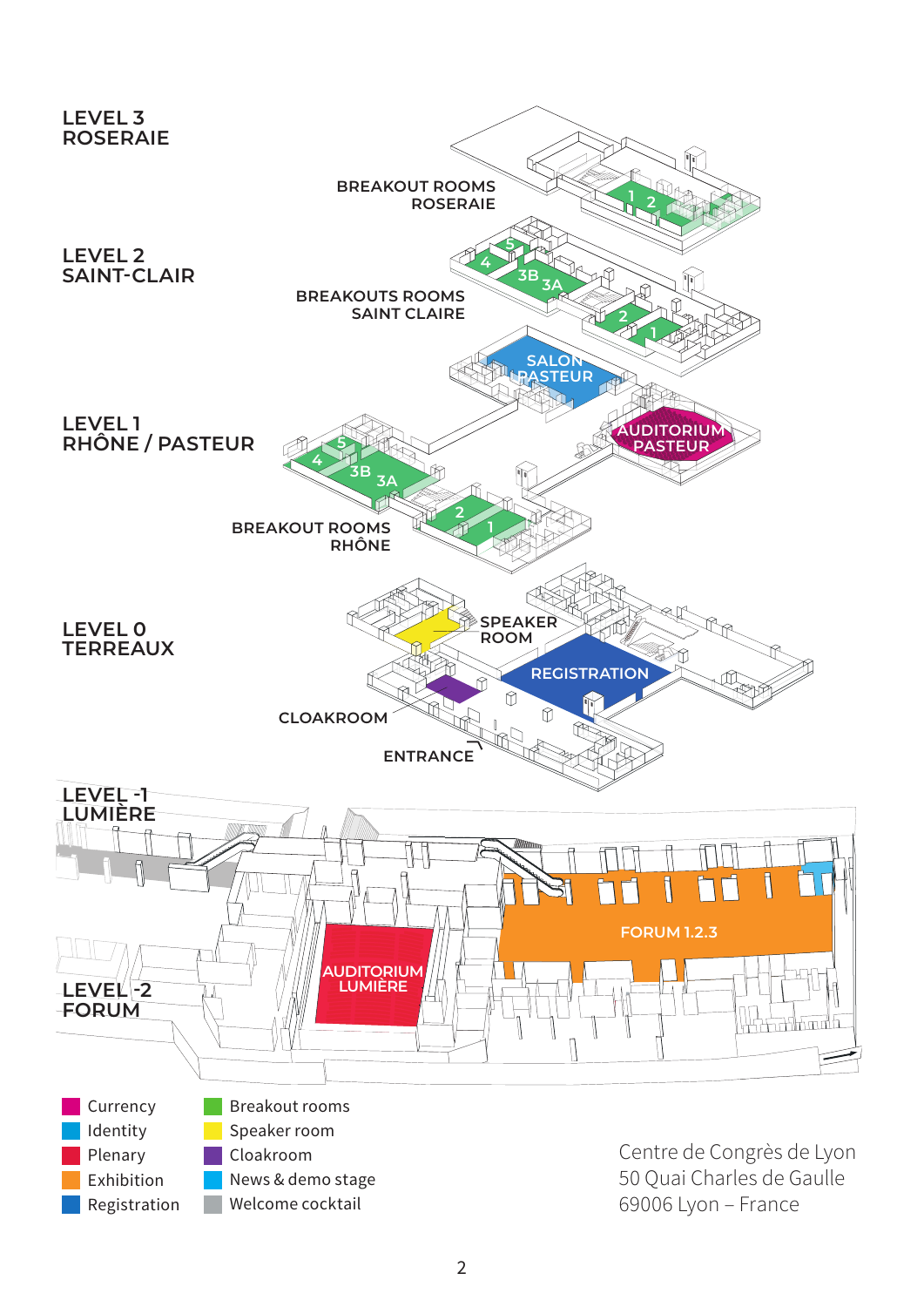# **WEDNESDAY 6 APRIL**

#### **PLENARY – CURRENCY AND IDENTITY: PREPARING FOR THE FUTURE**

#### **09.00-09.10 OPENING**

Intergraf's Committee of Experts

**CHAIR** Tony Poole, *Partner, AJW, Inc. USA* 

- **09.10-09.20 COUNTERFEIT SECURITY DOCUMENTS: A 'PASSPORT' TO TRANSNATIONAL ORGANIZED CRIMINALITY** Ilana de Wild, *Director Organised and Emerging Crime, Interpol, France*
- **09.20-10.00 KEYNOTE SPEECH LEADING IN & THROUGH CRISES** Nick Jankel, *CEO & Chief Transformation Officer, Switch On, United Kingdom*
- **10.00-10.15 Q&A**

#### **10.15 EXHIBITION OPENS**

#### **10.15-11.30 COFFEE BREAK**

**CHAIR** Silke Bargstädt-Franke, *Head of Division - Cyber Security for Digitalisation and Electronic Identities, Federal Office for Information Security (BSI), Germany* 

#### **11.30-11.50 THE FRENCH ID CARD: TO DESIGN A CARD IN UNCERTAINTY**  Pierre Orszag, *Head for Sovereign Secured Documents, Agence Nationale des Titres Securisés (ANTS), France*

**11.50-12.10 NEXT GENERATION PASSPORT – A RETROSPECT OF THE 2021 LAUNCH IN THE UNITED STATES** Daniel Bilow, *Project Lead Next Generation Passport, Office Director for Acceptance Facility Oversight (AFO), U.S. Department of State, United States of America*

**12.10-12.25 Q&A**

**12.25-14.00 LUNCH**

**CHAIR** Bernd Kümmerle, *Head of Banknote Solutions Division, G+D Technology GmbH, Germany*

- **14.00-14.40 EGYPT'S CASH CENTER AND PRINTWORKS PROJECT IS LIVE** Ahmed Youssef,*General Manager Banknote Printing House, Central Bank of Egypt, Egypt*
- **14.40-15.00 SAFEGUARDING THE INTEGRITY OF THE PHILIPPINE CURRENCY** Edna Villa, *Assistant Governor, Payments and Currency Development Sub-Sector, Bangko Sentral ng Pilipinas (BSP), Philippines*

**15.00-15.15 Q&A**

**15.15-15.45 COFFEE BREAK**

**15.45-17.00 EXHIBITION**

#### **17.00-18.00 EXHIBITION APERITIF**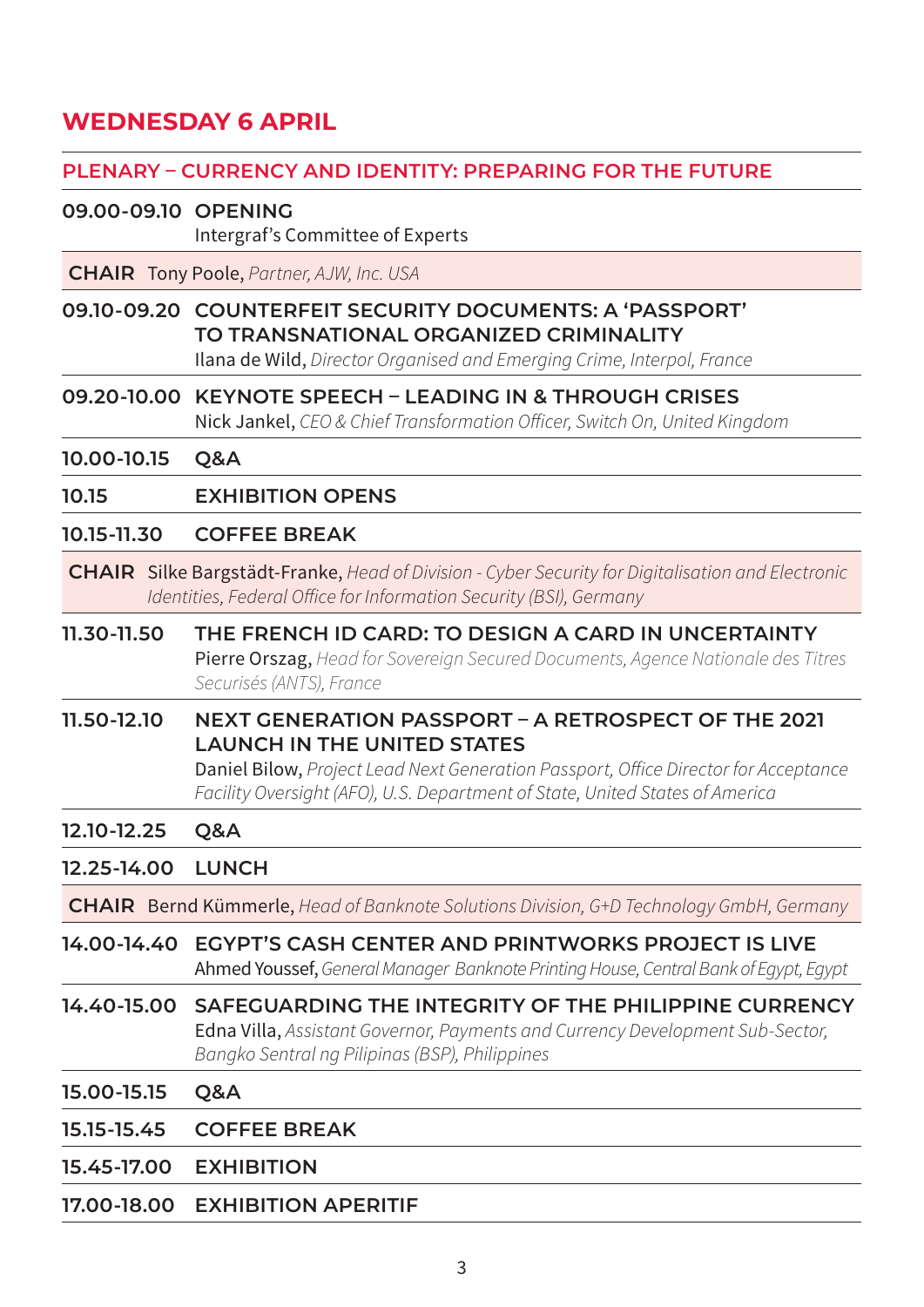# **THURSDAY 7 APRIL – CURRENCY**

#### **SESSION 1 – POST COVID-19 COMMERCE: IMPACT ON THE USE OF CASH**

**CHAIR** Dieter Sauter, *Senior Vice President & General Manager Business Unit Value Printing Bundesdruckerei, Germany*

#### **09.30-09.50 LOCKDOWN FOR CASH – BUT WILL DEMAND RECOVER?** Stefan Hardt, *Director General of Cash Management, Deutsche Bundesbank, Germany*

- **09.50-10.10 POST-COVID CASH: FUTURE TRENDS, INNOVATION AND POLICY RESPONSES** Nicholas Butt, *Head of the Future of Money Division, Bank of England, United Kingdom*
- **10.10-10.30 CASH AND SECURITY IN THE NEW NORMAL** Mario Valls Martin, *International Services Director, Loomis Spain, Spain*
- **10.30-10.45 Q&A**

#### **10.45-11.15 COFFEE BREAK**

#### **SESSION 3 – BANKNOTES – KEEPING THEM A SECURE, DESIRABLE AND SUSTAINABLE PRODUCT**

**CHAIR** Bernd Kümmerle, *Head of Banknote Solutions Division, G+D Technology GmbH, Germany*

#### **11.15-11.35 THE NEW SERIES OF SOLES BANKNOTES** Alejandro Rozas, *Deputy Manager of Currency Analysis and Scheduling, Central Reserve Bank of Peru, Peru*

#### **11.35-11.55 UPGRADING TRADITIONAL HIGH SECURITY PRINTING PROCESSES FOR INTERCONNECTIVITY** Julian Schubert, *Director Data, Vision and Authentication Solutions, Koenig & Bauer*

*Banknote Solutions, Switzerland*

#### **11.55-12.15 TRENDS IN DIGITAL PRINTING AND THEIR IMPLICATIONS ON THE SECURITY PRINTING INDUSTRY**

Arne Müller, *Head of Security Applications, Fogra Research Institute for Media Technologies, Germany*

#### **12.15-12.30 Q&A**

#### **12.30-14.00 LUNCH**

#### **14.00-15.00 EXHIBITION**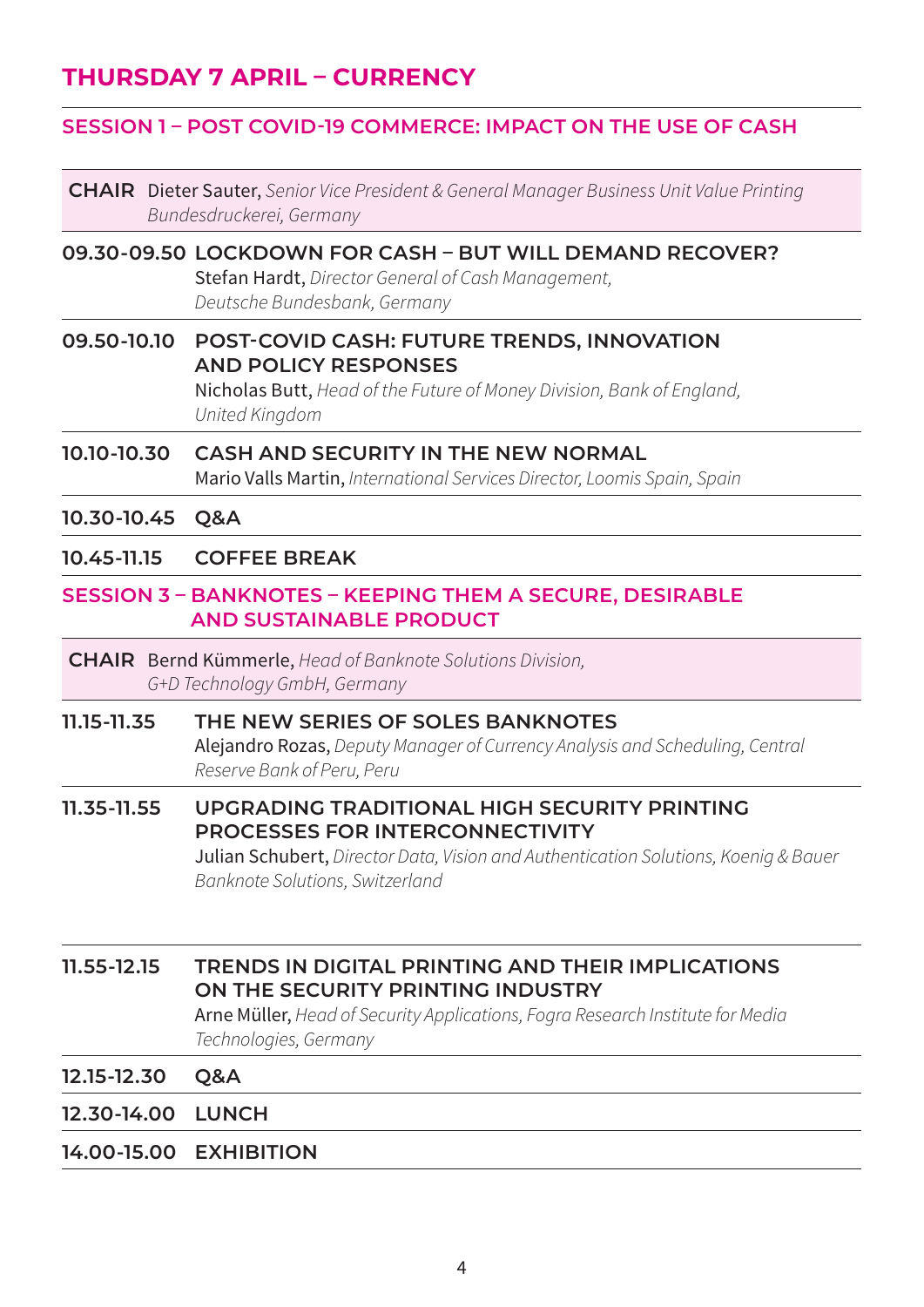# **THURSDAY 7 APRIL – IDENTITY**

#### **SESSION 2 – HOW DID THE PANDEMIC CHANGE THE IDENTITY AND TRAVEL CONTINUUM**

**CHAIR** Uwe Seidel, *Scientific Director, Federal Criminal Police (BKA), Germany*

#### **09.30-09.50 THE DISRUPTIVE IMPACT OF COVID-RELATED DOCUMENTATION AT THE CANADIAN BORDER**

Anthony Pizzari, *Senior Program Advisor, Intelligence and Enforcement Branch, Canada Border Agency, Canada*

#### **09.50-10.30 PANEL – THE LATEST ON VACCINATION CERTIFICATES**

Natschja Ratanaprayul, *Technical Officer, Public Digital Health Technology, World Health Organisation (WHO), Switzerland*

Marco Marsella, *Head of the eHealth, Well-Being, and Ageing Unit, European Commission, Directorate General for Communications Networks, Content and Technology (DG Connect), Luxembourg*

**10.30-10.45 Q&A**

#### **10.45-11.15 COFFEE BREAK**

#### **SESSION 4 – OLD DOG – NEW TRICKS: NEW SECURITY FEATURES AND NEW FORMS OF IDENTIFICATION**

**CHAIR** Caroline Hütte, *Policy Officer, Identity Management, Passports and Identity Documents, Federal Ministry of the Interior and Community, Germany*

#### **11.15-11.35 SMART eID- THE DIGITAL ID FOR GERMANY** Silke Bargstädt-Franke, *Head of Division – Cyber Security for Digitalisation and Electronic Identities, Federal Office for Information Security (BSI), Germany*

#### **11.35-11.55 THE NEW AUSTRIAN NATIONAL ID CARD - HOW THE NEW ID CARD PROVIDES 'PROTECTION THROUGH INSPECTION' BY HANDING CITIZENS AN EASY TOOL TO VALIDATE** Michael Fuchs, *Head of the Unit for Passports, ID Cards and eID, Federal Ministry*

*of the Interior, Austria*

Andreas Zechmann, *Key Account Manager, Austrian State Printing House (OeSD), Austria*

### **11.55-12.15 PUSHING BOUNDARIES IN ID DOCUMENT INNOVATIONS VIA SPECIALTY FILMS**

Georgios Tziovaras, *Global Business Development Manager, Covestro, Germany*

#### **12.15-12.30 Q&A**

#### **12.30-14.00 LUNCH**

#### **14.00-15.00 EXHIBITION**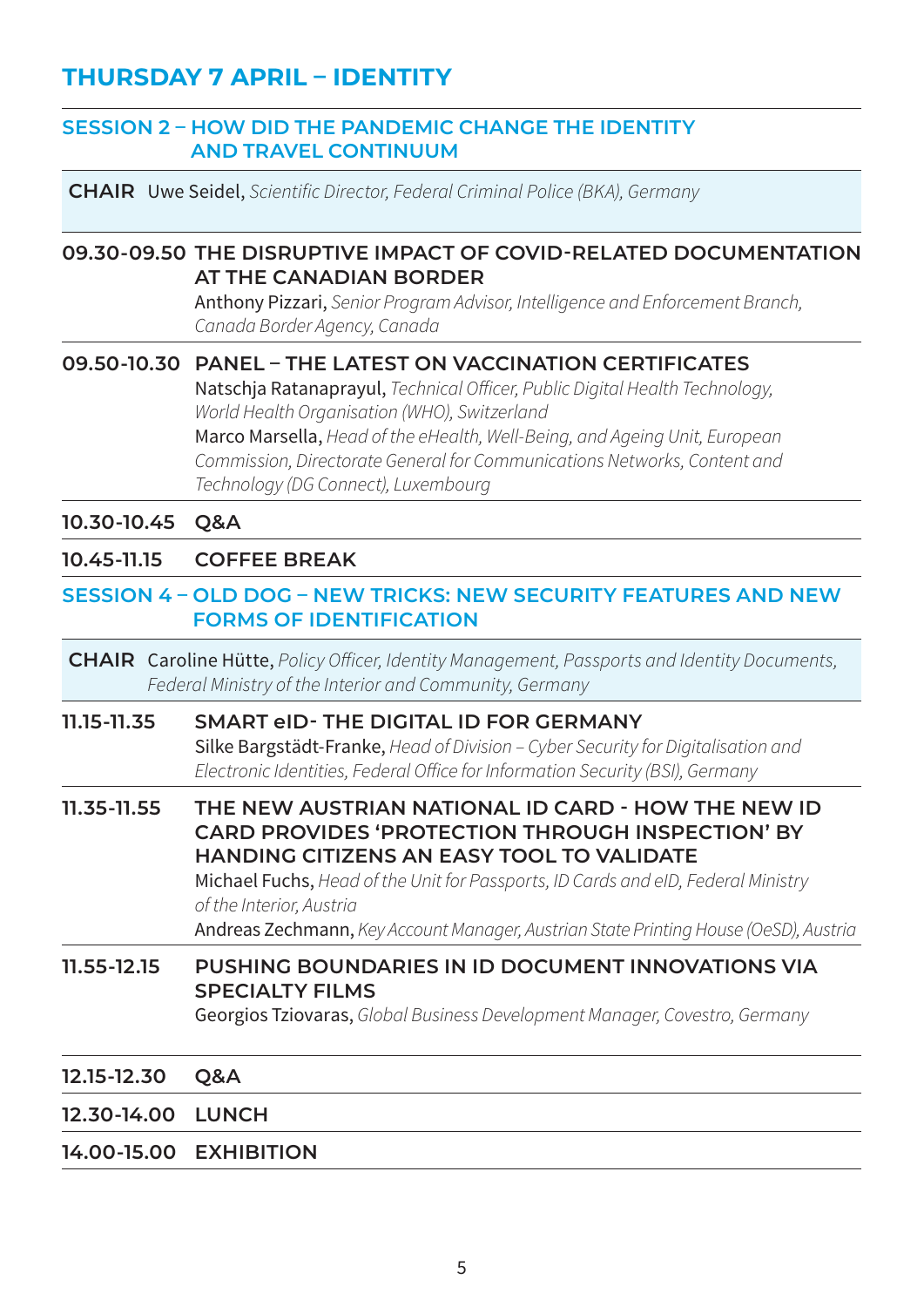# **THURSDAY 7 APRIL – CURRENCY**

#### **SESSION 5 – THE EVOLUTION AND REVOLUTION OF CENTRAL BANK DIGITAL CURRENCY**

**CHAIR** Lior Lichtman, *Head of Issuance Division, Currency Department, Bank of Israel, Israel*

#### **15.00-15.20 DIGITAL EURO**

Jürgen Schaaf, *Adviser to the Senior Management of Market Infrastructure and Payments, European Central Bank, Germany*

#### **15.20-15.40 FROM LAUNCH TO ADOPTION, AND EVERYTHING IN-BETWEEN**

Derek Rolle, *Deputy Governor, Central Bank of The Bahamas, The Bahamas*

**15.40-15.55 Q&A**

#### **15.55-16.30 COFFEE BREAK**

**SESSION 7 – ACCESS TO CASH: CHALLENGES AND NEW APPROACHES**

**CHAIR** Emmanuel Devaux, *Commercial Director, Banque de France, France*

#### **16.30-16.50 ACCESS TO CASH**

Christophe Baud Berthier, *Cash Management Director, Banque de France, France*

#### **16.50-17.10 CASH INFRASTRUCTURE AND CASH ACCESS VULNERABILITY IN SPAIN**

Helena Tejero, *Director of Cash and Issue Department, Banco de España, Spain*

**17.10-17.25 Q&A**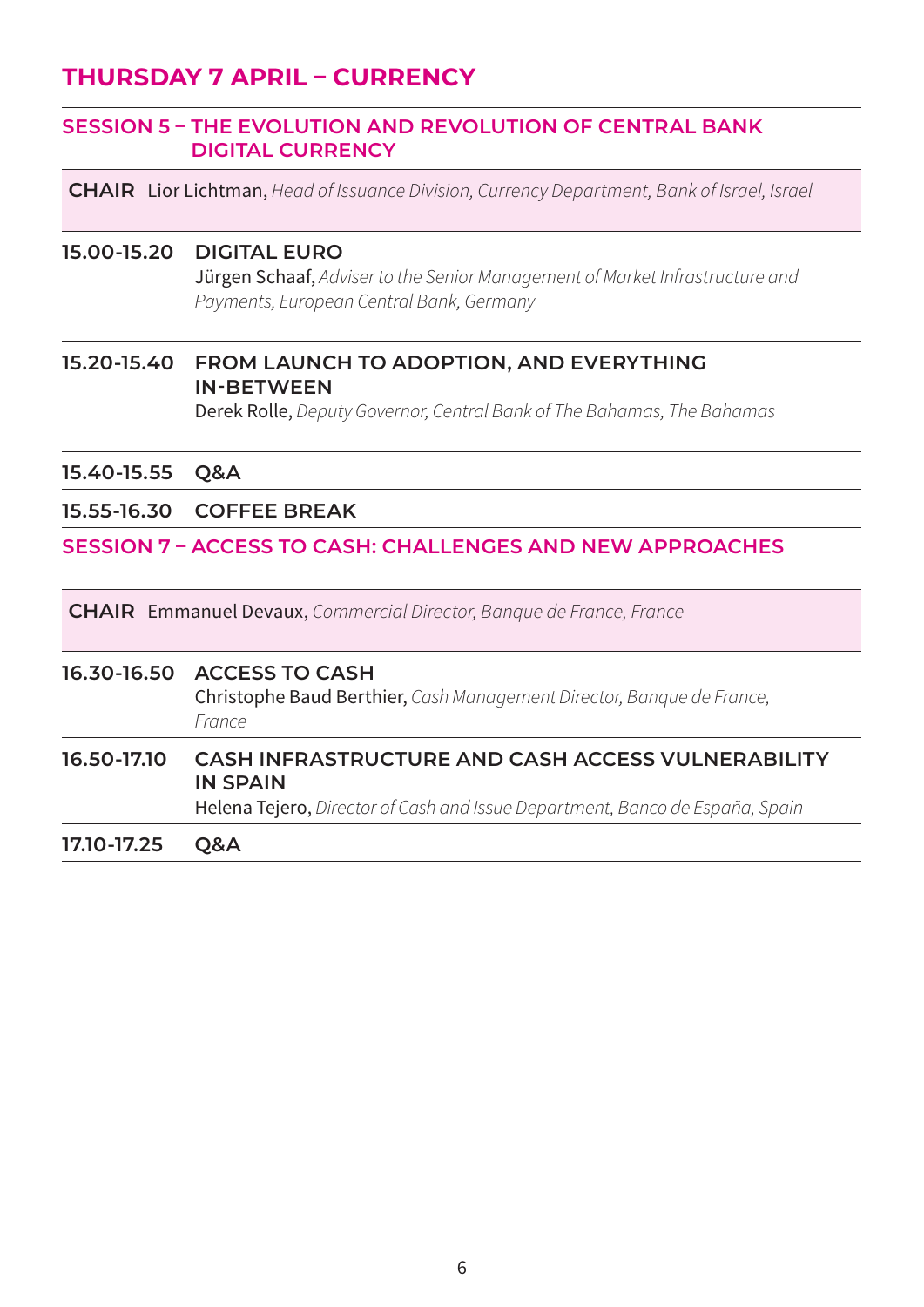# **THURSDAY 7 APRIL – IDENTITY**

#### **SESSION 6 – COEXISTENCE OF PHYSICAL AND DIGITAL IDENTITY**

**CHAIR** Silvia Kolligs-Tuffery, *Team Leader Document Security, European Commission - DG for Migration and Home Affairs, Belgium*

- **15.00-15.20 CBP INNOVATION: EXPANDING FACIAL BIOMETRICS AND MOBILE SERVICES TO FURTHER SECURE AND ENHANCE TRAVEL** Matthew S. Davies, *Executive Director, Admissibility and Passenger Programs, Office of Field Operations, U.S. Customs and Border Protection, United States of America*
- **15.20-15.40 DON'T UNDERESTIMATE THE ROLE OF THE MICRO CONTROLLER AND ITS SECURE EMBEDDED SOFTWARE IN SECURE DOCUMENT IN THE PERMANENT RACE AGAINST FRAUD** Xavier Banchelin, *Digital Document Security R&D Director, Thales DIS SA, France*
- **15.40-15.55 Q&A**

**15.55-16.30 COFFEE BREAK**

**SESSION 8 – DIGITAL TRAVEL CREDENTIALS – THE NEXT ERA OF IDENTIFICATION?**

**CHAIR** Georg Hasse, *Head of International Sales, Division Homeland Security, secunet Security Networks AG, Germany*

#### **16.30-16.50 FRICTIONLESS TRAVEL IN DIGITAL TIMES – POSSIBILITY OR PIPEDREAM?**

Laurent Loup, *Senior Product Manager, SICPA SA, Switzerland*

**16.50-17.10 IDENTITY MODEL BASED ON DECENTRALISED VERIFIABLE CREDENTIALS**

Jose Manuel Panizo, *National Expert, European Commission - DG Connect, Spain*

**17.10-17.25 Q&A**

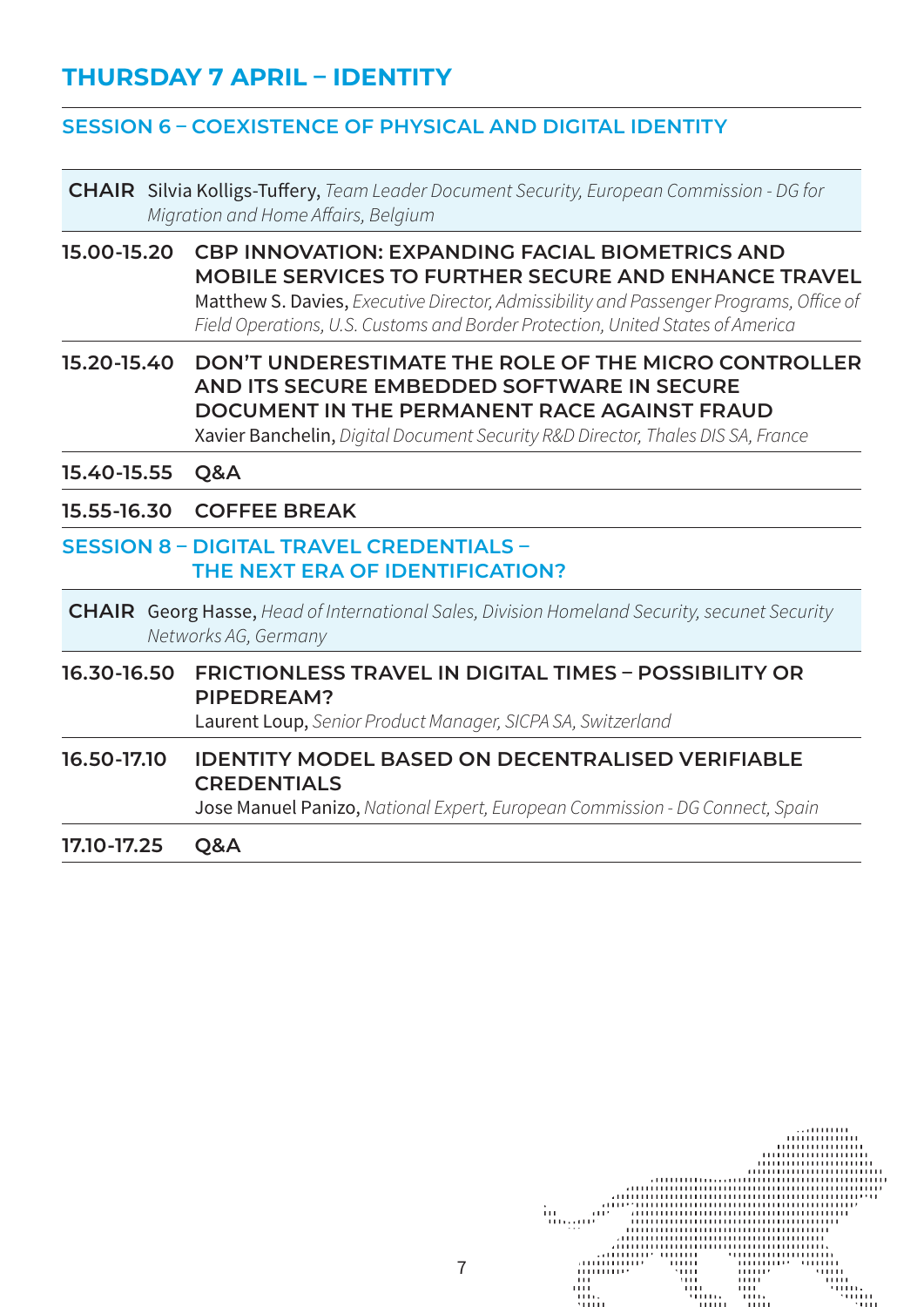# **FRIDAY 8 APRIL – CURRENCY**

#### **SESSION 9 – CURRENCY MANAGEMENT TODAY AND TOMORROW**

**CHAIR** Michael Kasch, *Managing Director Orell Füssli AG, Security Printing Division, Switzerland*

#### **09.30-09.50 PLANNING FOR A NEW FACILITY IN A PANDEMIC**

Len Olijar, *Director, US Bureau of Engraving and Printing, United States of America*

#### **09.50-10.10 SUSTAINABILITY & EFFICIENCY BY NATURE - THE GREEN BANKNOTE OF THE FUTURE**

Alexandra Geiger, *Sustainability Engineer, Giesecke+Devrient Currency Technology, Germany*

**10.10-10.30 USING AN ABDUCTIVE AND INDUCTIVE APPROACH TO EXAMINE DAMAGED BANKNOTES SEEN AT THE DUTCH NATIONAL BANK** Sabine van Doremalen, *Forensic Expert - Counterfeit Banknotes, The Dutch National* 

*Bank, The Netherlands*

#### **10.30-10.45 Q&A**

#### **10.45-11.30 COFFEE BREAK**

#### **SESSION 11 – LOOKING BACK AT THE BANKNOTE INDUSTRY**

**CHAIR** Dieter Sauter, *Senior Vice President & General Manager Business Unit Value Printing Bundesdruckerei, Germany*

#### **11.30-11.50 THE CHALLENGE OF BANKNOTES IN A LIFETIME** Johannes Schaede, *Member of the Advisory Board, Orell Füssli, Switzerland*

#### **11.50-12.50 PANEL – CURRENCY AND IDENTITY POST-COVID** Moderator: Johannes Schaede, *Member of the Advisory Board, Orell Füssli, Switzerland*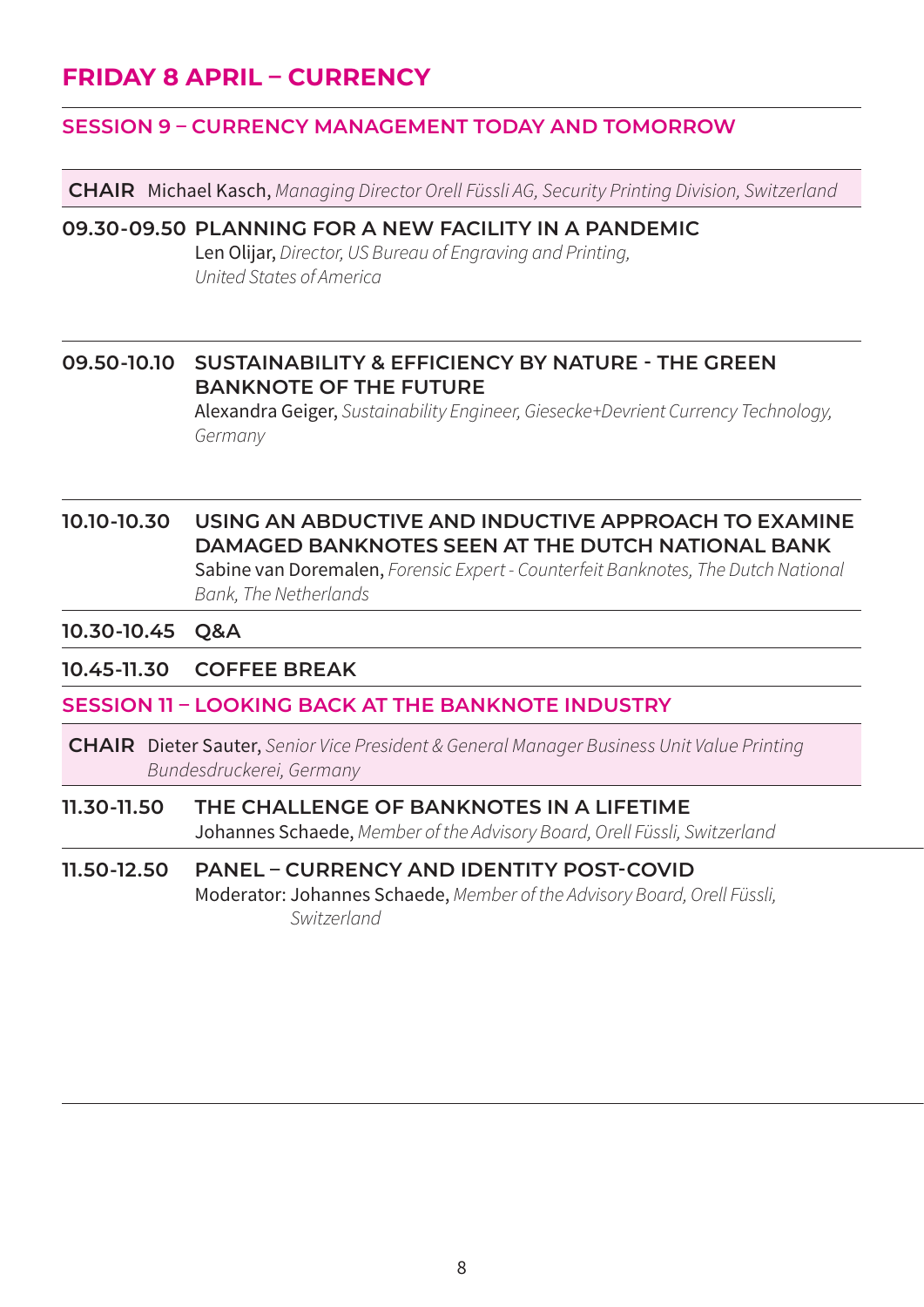# **FRIDAY 8 APRIL – IDENTITY**

#### **SESSION 10 – THE LATEST IN COUNTERFEITING TECHNOLOGIES AND THE NEED FOR SECOND-FACTOR AUTHENTICATION**

**CHAIR** Tony Poole, *Partner, AJW, Inc. United States of America*

#### **09.30-09.50 TRANSPORTATION WORKER CREDENTIALING-ENHANCING SECURITY VALIDATION ACROSS CRITICAL INFRASTRUCTURE** Drew Sindlinger, *Section Chief, Enrollment Services & Vetting Programs, U.S.*

*Department of Homeland Security (DHS) Transportation Security Administration (TSA), United States of America*

#### **09.50-10.10 COLLABORATIVE AWARENESS PROGRAMMES AS AN EFFECTIVE COUNTERMEASURE AGAINST THE LATEST THREATS TO IDENTITY DOCUMENTS**

Harriet Plumb, *Regional Sales Director, Portals, United Kingdom* Alex Saunders, *Specialist Identity Document Examiner, National Document Fraud Unit (NDFU), United Kingdom*

#### **10.10-10.30 iMARS UPDATE**

Renée Ong-de Jong, *Research & Development Adviser, Ministry of the Interior and Kingdom Relations (BZK), The Netherlands*

#### **10.30-10.45 Q&A**

#### **10.45-11.30 COFFEE BREAK**

#### **Panelists:** Mark Erlich, *Head of eID Department, Information System Authority, Estonia* Thomas Moser, *Alternate Member of the Governing Board, Swiss National Bank, Switzerland* William Riley, *Head of Federal Reserve, FedCash Services Currency Technology Federal Reserve Bank of Richmond, USA* Ton Roos, *Former Director, European Central Bank, Germany* Pearl Kgalegi, *Head of the Currency Management Department, South African Reserve Bank, South Africa* Lorena Boix Alonso, *Director CNECT H- Digital Society, Trust and Cybersecurity, European Commission, Belgium*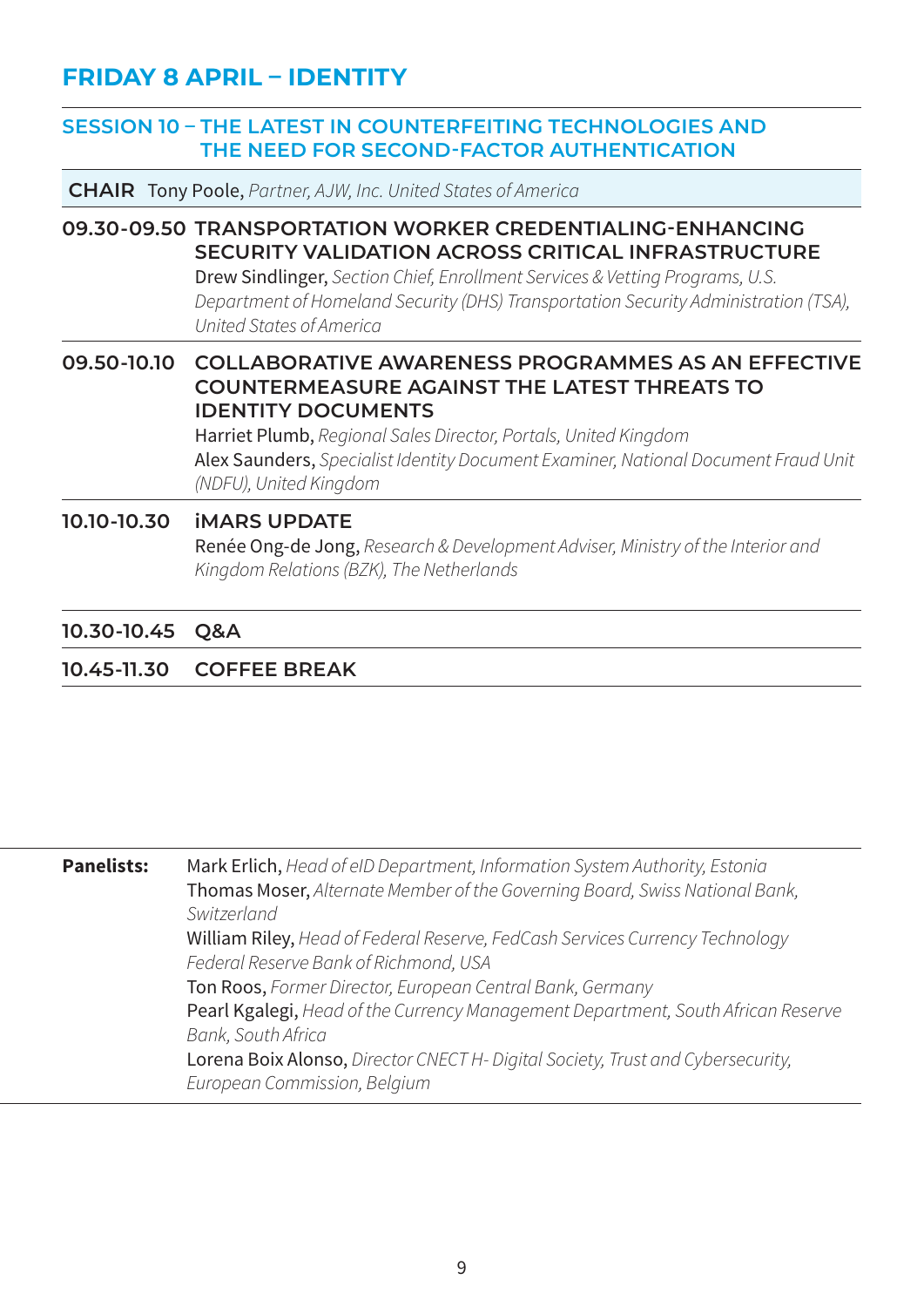# **EXHIBITION**

| 3D AG                                               | 22             |
|-----------------------------------------------------|----------------|
| 4Plate GmbH                                         | 32             |
| Agfa                                                | $\overline{7}$ |
| Andrews & Wykeham Ltd                               | 8              |
| <b>ART-Line Projekt GmbH</b>                        | 64             |
| Atlantic Zeiser GmbH                                | 59             |
| Axode                                               | 70             |
| <b>Banknote Corporation of America</b>              | $\overline{4}$ |
| Banque de France                                    | 89             |
| Basisinformatie - Team Identity Fraud (TIF) /       |                |
| Royal Dutch Marechaussee                            | 13B            |
| BN International b.v.                               | 61             |
| <b>Boulder Imaging</b>                              | 53             |
| Bundesdruckerei Gruppe GmbH                         | 74-76          |
| Bundespolizei JETs & ProFID                         | 63             |
| BW Papersystems / Kugler-Womako                     | 86             |
| <b>C</b> entro Grafico dg                           | 80             |
| CEPOL                                               | 13B            |
| CETIS d.d.                                          | 13             |
| Covestro Deutschland AG                             | 44             |
| Crime Science Technology                            | 71             |
| CUSBOR S.L.                                         | 73             |
| <b>DERMALOG Identification Systems GmbH</b>         | 46             |
| Diagramm Halbach GmbH & Co KG                       | 92             |
| Diavy Srl                                           | 79             |
| <b>DIPA</b>                                         | 77             |
| Ecological Fibers, Inc.                             | $\mathbf{1}$   |
| Entrust                                             | 51             |
| Eptainks                                            | 78             |
| Europol                                             | 19A            |
| <b>EXIM</b>                                         | 19B            |
| <b>FNMT-RCM</b>                                     | $16 - 17$      |
| Fabriano                                            | 88             |
| <b>FAVINI Srl</b>                                   | 47             |
| Folienwerk Wolfen                                   | 90             |
| Foster + Freeman Ltd.                               | 91             |
| <b>French Police DCPAF</b>                          | 63             |
| (Direction Centrale de la Police Aux Frontières)    |                |
| G+D Currency Technology                             | 38-39          |
| Gietz AG                                            | 72             |
| Gleitsmann Security Inks GmbH                       | 33             |
| <b>HID Global</b>                                   | 81             |
| Hirox Europe / Jyfel Corporation SARL               | 95             |
| Holliston                                           | 15             |
| HoloTech                                            | 87             |
|                                                     | 67             |
| <b>HP Indigo Secure</b><br><b>HUECK FOLIEN GmbH</b> |                |
|                                                     | 82-83          |
| Hungarian Banknote Company                          | 77             |
| Hunleker Systeme AG                                 | 68             |
| <b>IAI</b> industrial systems                       | 75             |
| IN-CORE Systèmes                                    | 11             |
| Infineon Technologies AG                            | 26             |
| <b>IN Groupe</b>                                    | 48-49          |
| Intergraf Certification                             | 50             |

| Interpol                              | 19A       |
|---------------------------------------|-----------|
| IQS Group                             | 28        |
| ISRA SURFACE VISION GmbH              | 43        |
| <b>IXLA SRL</b>                       | 12        |
| <b>JURA</b>                           | 18-19     |
| Koenig & Bauer Banknote Solutions     | 7         |
| LEONHARD KURZ Stiftung & Co. KG       | $20 - 21$ |
| Lake Image Systems Ltd                | 2         |
| <b>LANA Papiers Speciaux II SAS</b>   | 14        |
| Landgart AG                           | 84        |
| Luminescence Sun Chemical Security    | 9         |
| Luminochem                            | 23        |
| Melzer Maschinenbau GmbH              | 64        |
| Merck KGaA                            | 52        |
| Mühlbauer ID Services GmbH            | 29        |
| Nanografix                            | 69        |
| Nanotech Security Corp.               | 6         |
| Neenah Red Bridge                     | 27        |
| Oasys Technologies Limited            | 60        |
| <b>Oberthur Solutions</b>             | 57        |
| Oesterreichische Banknoten- und       | 18-19     |
| Sicherheitsdruck GmbH                 |           |
| Orell Füssli Ltd. Security Printing   | 34        |
| <b>OVD Kinegram</b>                   | $20 - 21$ |
| <b>PARVIS</b>                         | 18-19     |
| PASABAN                               | 58        |
| Papeteries de Vizille                 | 25        |
| Paul Leibinger GmbH & Co. KG          | 42        |
| PETREL                                | 37        |
| Polish Security Printing Works (PWPW) | 85        |
| Portals                               | 93        |
| Projectina AG                         | 66        |
| Regula Baltija Ltd.                   | 36        |
| <b>REXOR</b>                          | 45        |
| Rotoflex AG                           | 24        |
| secunet Security Networks AG          | 31        |
| Security Fibres Limited               | 10        |
| Seprinto and Partners                 | 11        |
| <b>SICPA SA</b>                       | $40 - 41$ |
| Smithers                              | 55        |
| Spectra Systems                       | 13A       |
| SPICA S.R.L.                          | 65        |
| <b>SPM Security Papers</b>            | 62        |
| spm steuer gmbh & co. kg              | 54        |
| SPS                                   | 48-49     |
| <b>Stardust Secured</b>               | 30        |
| <b>SURYS</b>                          | 48-49     |
| Thales                                | 3         |
| <b>Unigraphica AG</b>                 | 5         |
| <b>VTT GmbH</b>                       | 94        |
| <b>XINFOTECH</b>                      | 56        |
| <b>ZEISER GmbH</b>                    | 35        |
|                                       |           |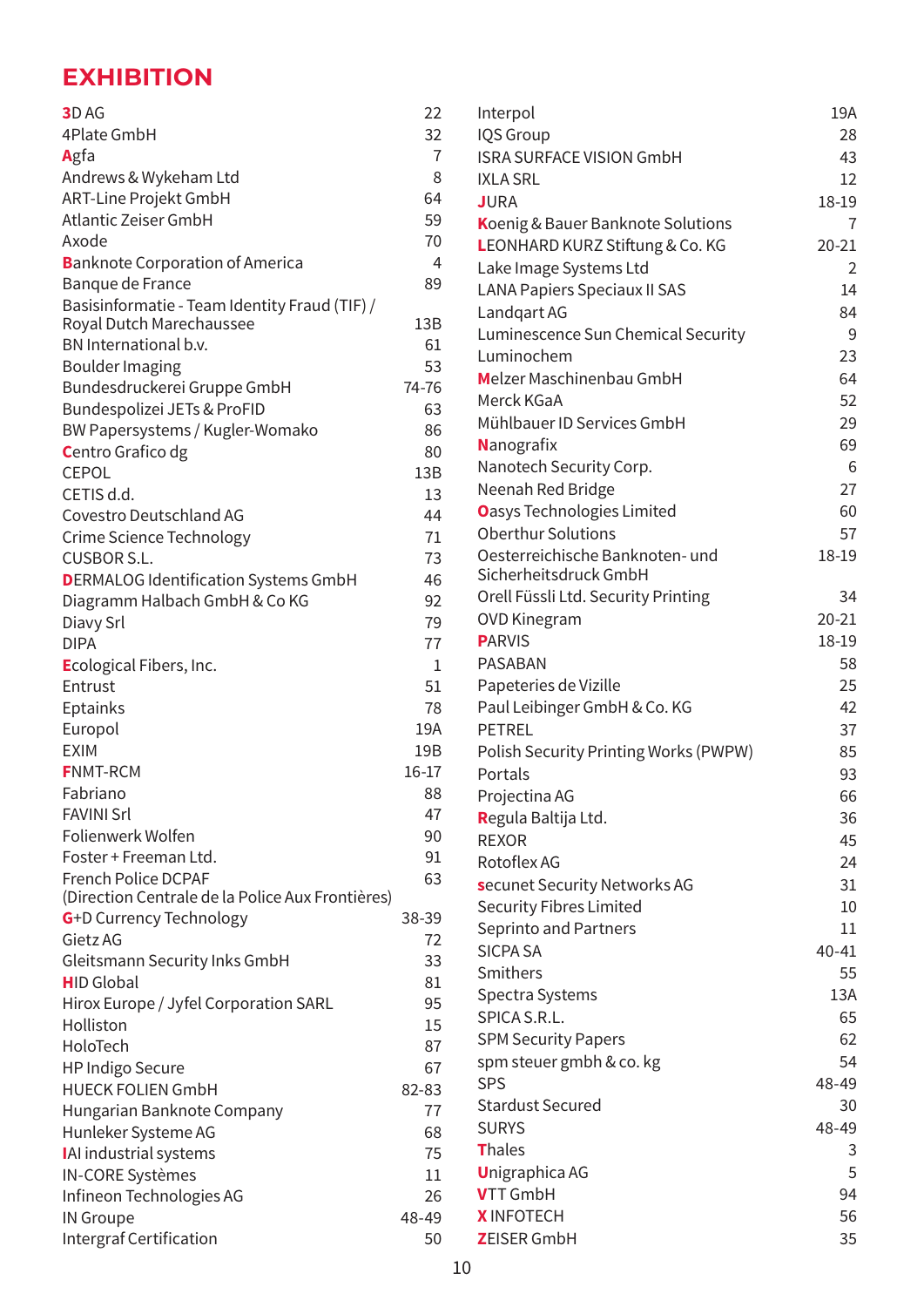